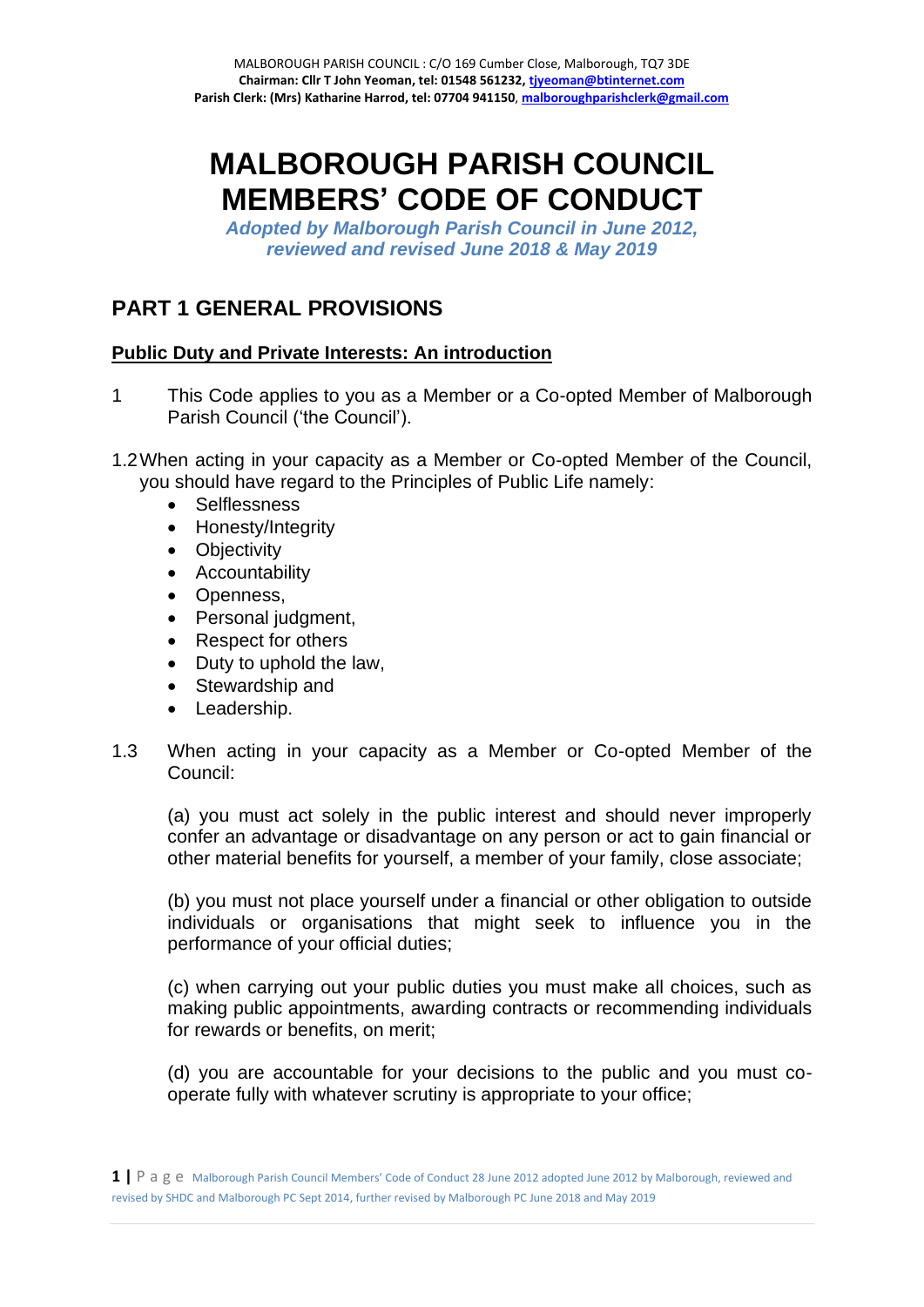(e) you must be as open as possible about your decisions and actions and the decisions and actions of the Council and should be prepared to give reasons for those decisions and actions in accordance with any statutory requirements and any reasonable additional requirements imposed by the Council or contained in its Constitution,

(f) you must declare any private interests, whether disclosable or personal, that relate to your public duties and must take steps to resolve any conflicts arising in a way that protects the public interest, including registering and declaring interests in a manner conforming with the procedures set out at Part 2 of this Code;

(g) you must, when using or authorising the use by others of the resources of the Council, ensure that such resources are not used improperly for political purposes (including party political purposes) and that any use is in accordance with the Council's reasonable requirements;

(h) you must have regard to any applicable Local Authority Code of Publicity made under the Local Government Act 1986 or any similar Communications Protocol or Code produced by the Council;

(i) you must promote and support high standards of conduct when serving in your public post, in particular as characterised by the above requirements, by leadership and example.

- 1.4 Whilst you may be strongly influenced by the views of others, it is your responsibility alone to decide what view to take on any question which Members have to decide.
- 1.5 Do nothing as a Member which you could not justify to the public.
- 1.6 The reputation of the Council depends on your conduct and what the public believes about your conduct.
- 1.7 It is not enough to avoid actual impropriety, you should at all times avoid any occasion for suspicion or appearance of improper conduct.
- 1.8 It is your responsibility to comply with the provisions of this Code.

# **Definitions**

2. In this Code:

'**close associate'** includes someone you are in either regular or irregular contact with over a period of time who is more than just an acquaintance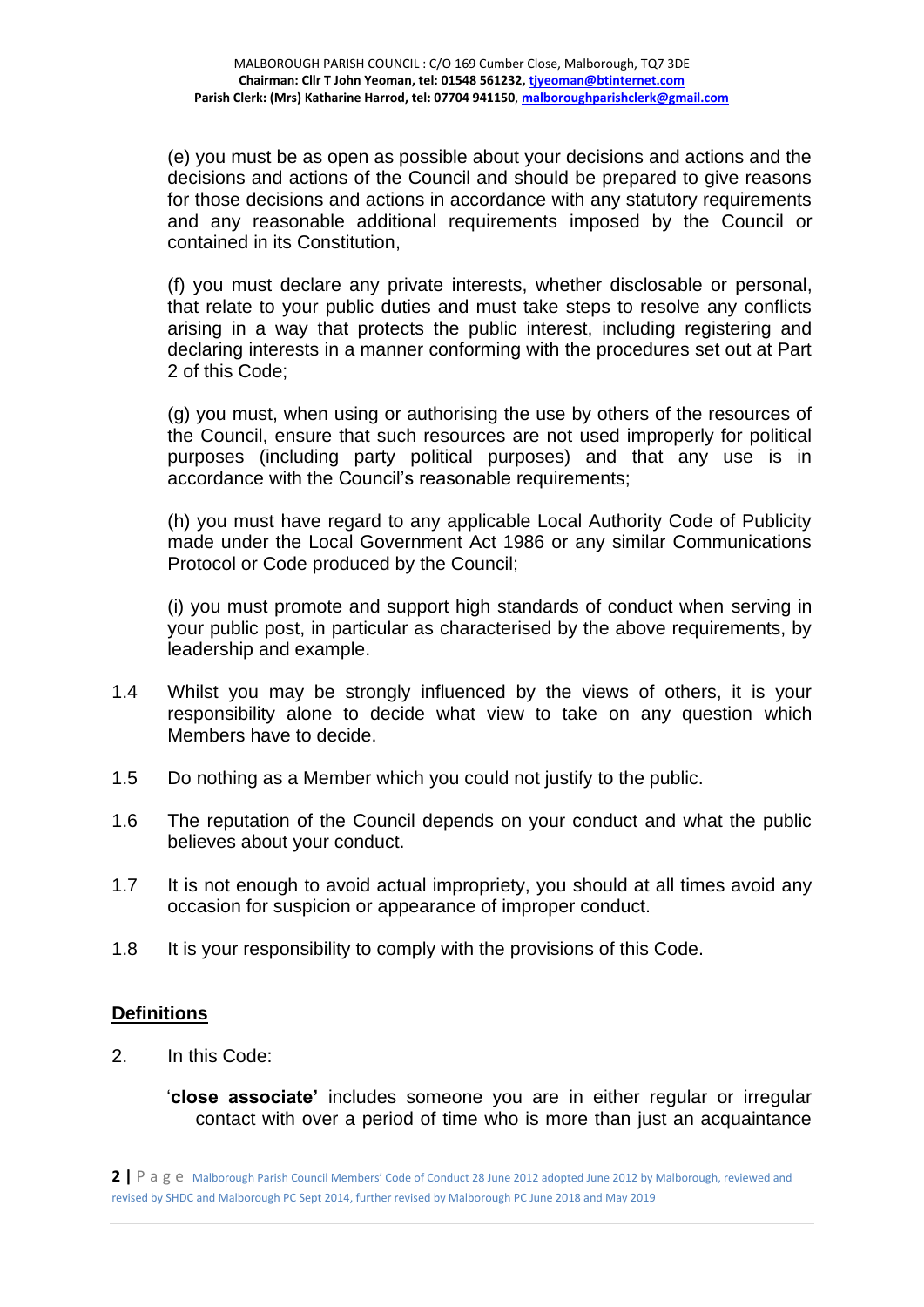and who is someone a reasonable member of the public might think you would be prepared to favour or disadvantage

 **'family'** includes your parents; parent-in-law; son/daughter; brother/sister; son/daughter-in-law; stepson and stepdaughter; grandparent; grandchild; nephew/niece; uncle/aunt; or any of the above of a partner; any partners of these people

'**interest or interests'** have the meanings set out in Part 2 of this Code

**'meeting'** means any meeting of:

- the Council:
- the Executive of the Council
- any of the Council's or its Executive's Committees, Sub-Committees or Joint Committees or Joint Subcommittees,
- one or more Members, formal or informal and with or without officers, relating to the discharge of the Council's functions where a formal record is made by a Council Officer.

**'member'** includes a co-opted member

#### '**Relevant person**' means:

- you or
- your spouse or civil partner, or
- a person with whom you are living as husband and wife or as civil partners

and you are aware that that other person has an interest

**'relevant period'** means a period of 12 months ending with the date on which you notified the Monitoring Office of an interest

'**the Regulations'** means 'The Relevant Authorities (Disclosable Pecuniary Interests) Regulations 2012 (SI2012/1464)' or any statutory amendment of them

#### **Scope**

- 3. You must comply with this Code whenever you are acting in your official capacity, when:
	- (a) you are engaged on the business of the Council; or

(b) you behave so as to give a reasonable person the impression that you are acting as a representative of the Council.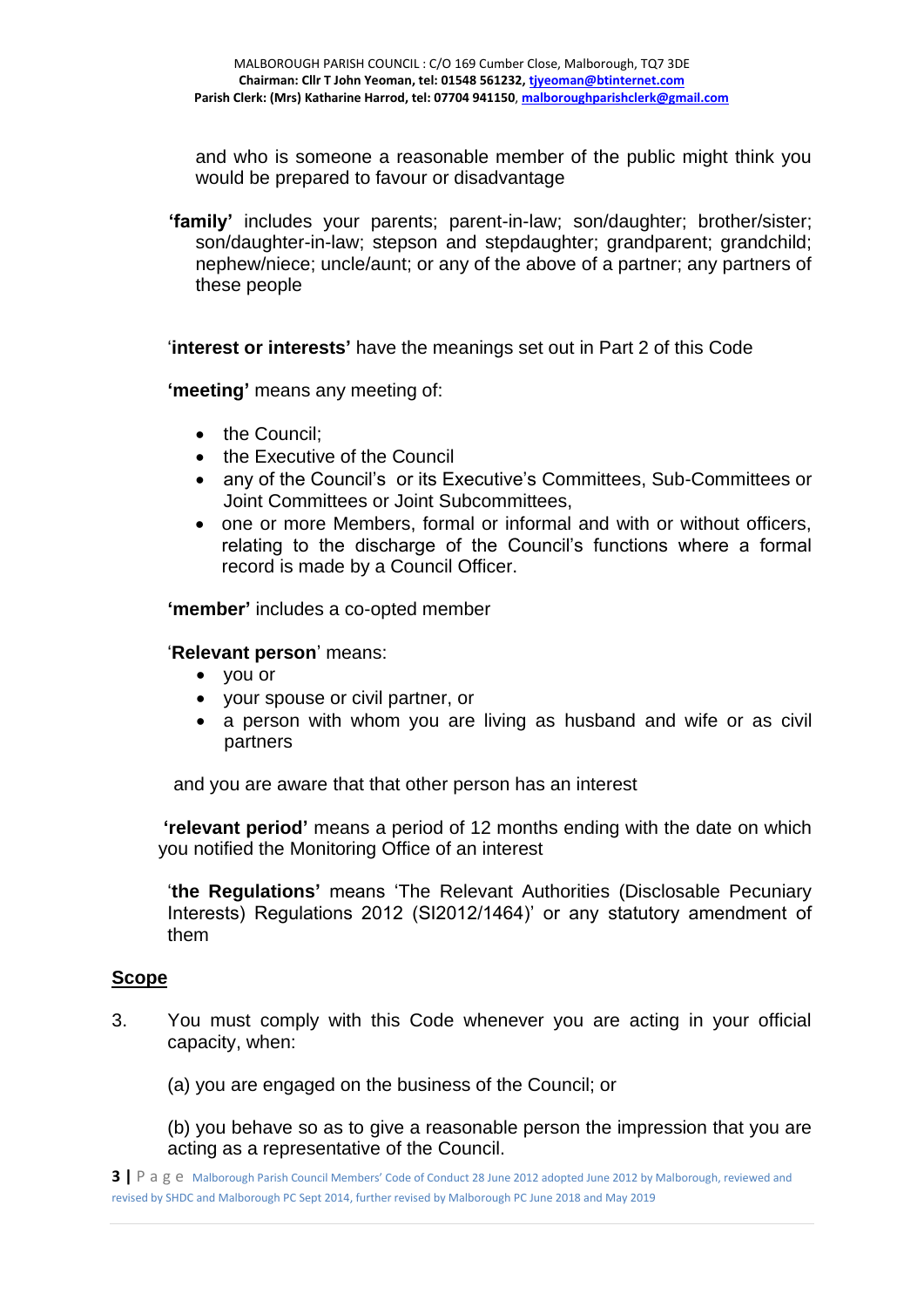# **General obligations**

#### 4. You must:

(a) treat others with courtesy and respect,

(b) when reaching decisions on any matter, do so on the merits of the circumstances and in the public interest **and** have reasonable regard to any relevant advice provided to you by an officer of the Council.

#### 5. You **must not**:

(a) attempt to use your position as a Member improperly to confer on or secure for yourself or any other person, an advantage or disadvantage;

(b) do anything which may cause the Council to breach a statutory duty or any of the equality enactments (as defined in section 149 of the Equality Act 2010);

(c) bully any person (bullying may be characterised as any single act or pattern of offensive, intimidating, malicious, insulting or humiliating behaviour; an abuse or misuse of power or authority which attempts to undermine or coerce or has the effect of undermining or coercing an individual or group of individuals by gradually eroding their confidence or capability which may cause them to suffer stress or fear);

(d) intimidate or attempt to intimidate any person who is or is likely to be:

- (i) a complainant,
- (ii) a witness, or
- (iii) involved in the administration of any investigation or proceedings,

in relation to an allegation that any Member has failed to comply with the Council's Code of Conduct;

(e) do anything which compromises or is likely to compromise the impartiality of those who work for, or on behalf of, the Council;

(f) disclose information given to you in confidence by anyone, or information acquired by you which you believe, or ought reasonably to be aware, is of a confidential nature, except where:

- (i) you have the consent of a person authorised to give it;
- (ii) you are required by law to do so;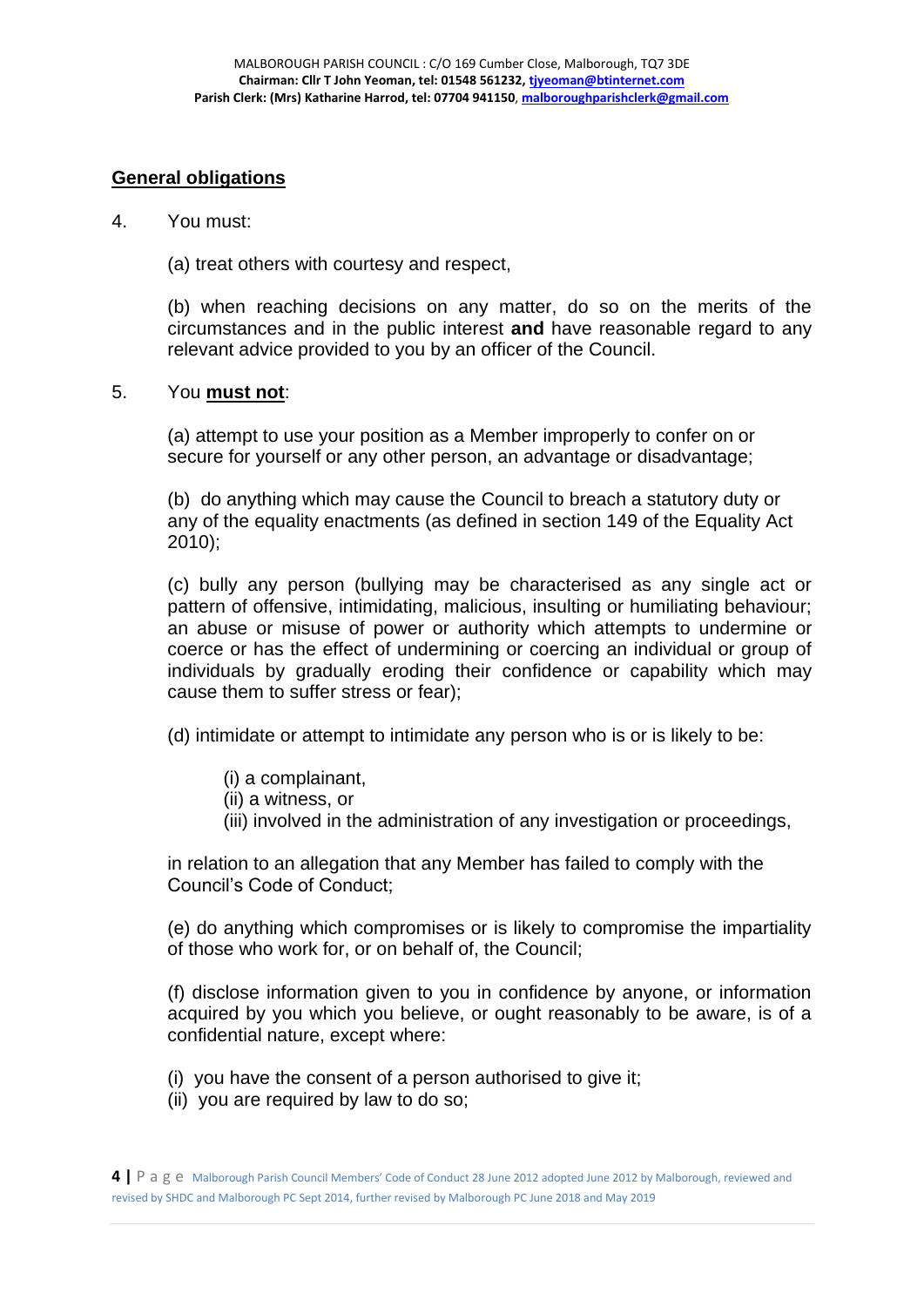(iii) the disclosure is made to a third party for the purpose of obtaining professional advice provided that the third party agrees not to disclose the information to any other person; or (iv) the disclosure is:

(a) in the pubic interest; and

- (b) made in good faith and
- (c) in compliance with the reasonable requirements of the Council;

(g) prevent another person from gaining access to information to which that person is entitled by law;

(h) conduct yourself in a manner or behave in such a way so as to give a reasonable person the impression that you have brought your office or the Council into disrepute.

# **PART 2 INTERESTS**

#### **Registration of Interests**

- 6. You **must, within 28 days** of:
	- (a) this Code being adopted by, or applied to, the Council; or
	- (b) your taking office as a Member or Co-opted Member of the Council,

whichever is the later, and annually thereafter, provide written notification to the Council's Monitoring Officer of:

- (i) any disclosable pecuniary interest as defined by Regulations, where the pecuniary interest is yours, your spouse's or civil partner's, or is the pecuniary interest of somebody with whom you are living with as a husband or wife); and
- (ii) any other personal interest laid down by the Council, as set out at paragraph 7 below;

which will be recorded in the Council's Register of Members' Interests and made available for public inspection including on the Council's website at: [www.southhams.gov.uk](http://www.southhams.gov.uk/)

- 6.1 **Within 28 days** of becoming aware of any new interest or change to any interest already registered, you must register details of that new interest or change by providing written notification to the Council's Monitoring Officer.
- 6.2 Whether or not an interest within paragraphs 7.1 and 7.2 below has been entered onto the Council's register, you must disclose any interest to any

**<sup>5</sup> |** P a g e Malborough Parish Council Members' Code of Conduct 28 June 2012 adopted June 2012 by Malborough, reviewed and revised by SHDC and Malborough PC Sept 2014, further revised by Malborough PC June 2018 and May 2019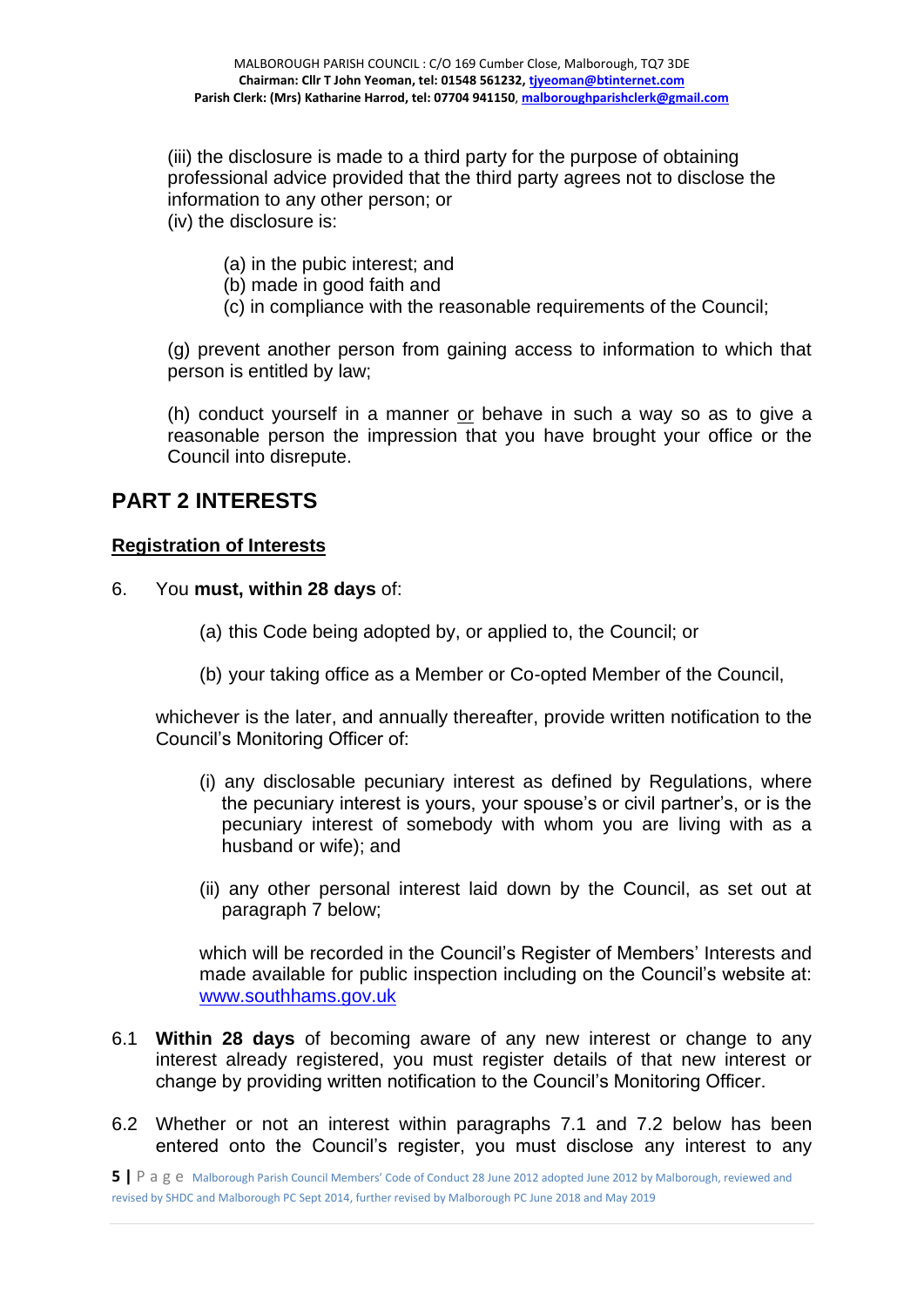meeting at which you are present in any matter being considered, in line with paragraph 8 below, where the matter is not a 'sensitive interest'.

- 6.3 Following any disclosure of an interest not on the Council's register or the subject of pending notification, you must notify the Monitoring Officer of the interest within **28 days** beginning with the date of disclosure.
- 6.4 In relation to **disclosable pecuniary interests** in this Part of the Code the expressions in the left hand column below have the meanings attributed to them in the right hand column:

| 'body in which the<br>relevant person has<br>a beneficial<br>interest' | means a firm in which the relevant person is a<br>partner or a body corporate of which the relevant<br>person is a director or in the securities of which the<br>relevant person has a beneficial interest                                                                         |
|------------------------------------------------------------------------|------------------------------------------------------------------------------------------------------------------------------------------------------------------------------------------------------------------------------------------------------------------------------------|
| 'director'                                                             | includes a member of the committee of<br>management of an industrial and provident society                                                                                                                                                                                         |
| 'land'                                                                 | excludes an easement, servitude, interest, or right<br>over land which does not carry with it a right for the<br>relevant person (alone or jointly with another) to<br>occupy the land or to receive income                                                                        |
| 'relevant authority'                                                   | means the authority of which you are a member                                                                                                                                                                                                                                      |
| 'relevant person'                                                      | means you, your spouse or civil partner, a person<br>with whom you are living with as husband and wife<br>or a person with whom you are living with as if you<br>are civil partners                                                                                                |
| 'securities'                                                           | means shares, debentures, debenture stock, loan<br>stock, bonds, units of a collective investment<br>scheme within the meaning of the Financial<br>Services and Markets Act 2000 and other securities<br>of any description, other than money deposited with<br>a building society |

# **Disclosable Pecuniary Interests**

- 7. The interests you **must** register are:
- 7.1 Those **disclosable pecuniary interests** defined by the Regulations, namely:

(a) **Employment** - any employment, office, trade, profession or vocation carried on for profit or gain by you or a relevant person;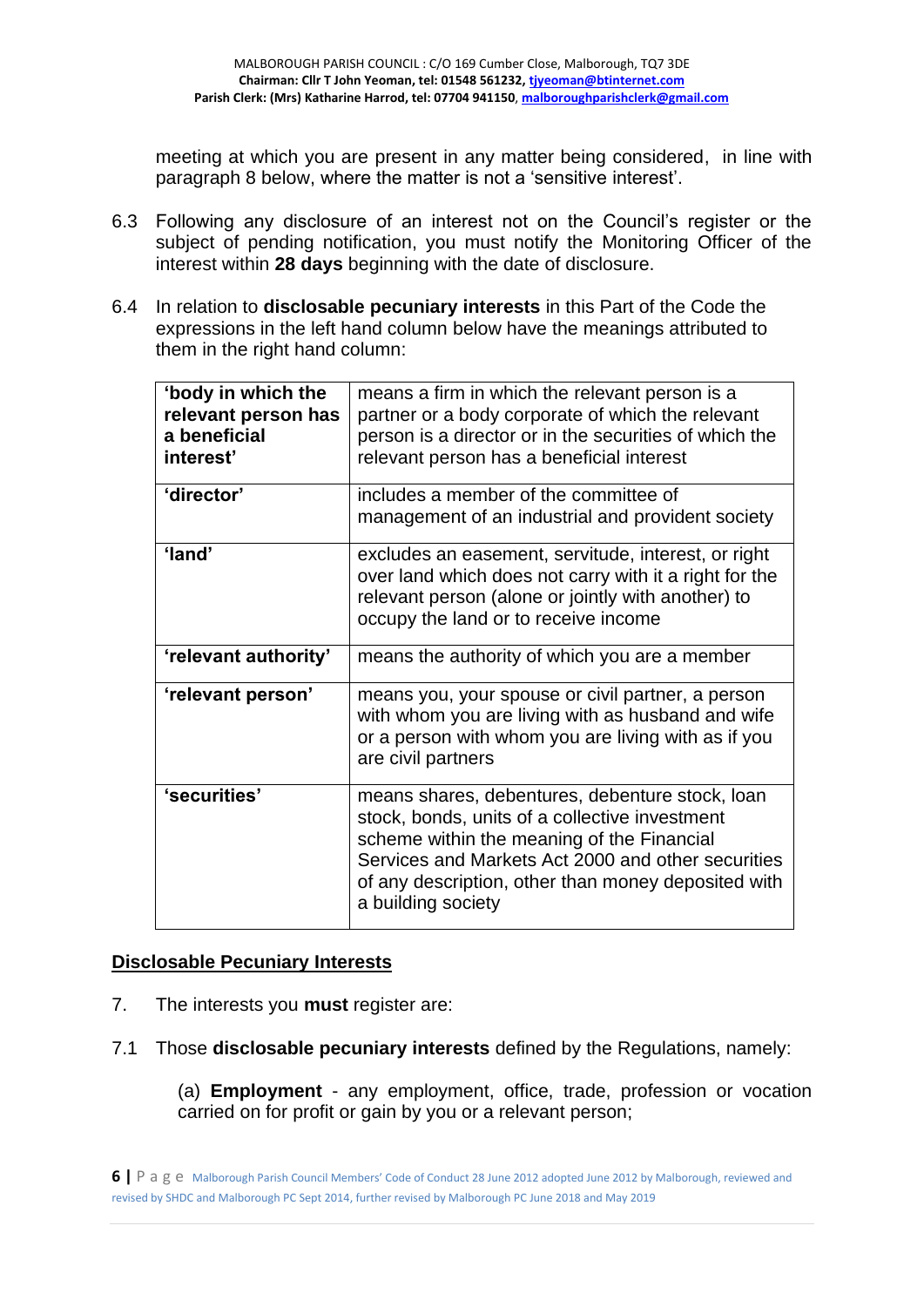(b) **Sponsorship** - any payment or provision of any other financial benefit (other than from the Council) made or provided within the relevant period in respect of any expenses incurred in carrying out your duties as a Member, or towards your expenses, including any payment or financial benefit from a trade union within the meaning of the Trade Union and Labour Relations (Consolidation) Act 1992;

(c) **Contracts** - any contract which is made between you or, so far as you are aware, a relevant person (as defined at Paragraph 2 above) (or a body in which the relevant person has a beneficial interest) and the Council:

(1) under which goods or services are to be provided or works are to be executed; and

(2) which has not been fully discharged

(d) **Land** - any beneficial interest in land held by you, or so far as you are aware, a relevant person, which is within the area of the Council;

(e) **Licence** - any licence (alone or jointly with others) to occupy land held by you, or so far as you are aware, a relevant person in the area of the Council which will last for a month or longer

(f) **Corporate Tenancies -**any tenancy where (to your knowledge):

(1) the landlord is the Council; and

(2) the tenant is a body in which you or, so far as you are aware, a relevant person has a beneficial interest.

(g) **Securities** - any beneficial interest that you or, so far as you are aware, a relevant person has in securities of a body where:

(1) that body (to your knowledge) has a place of business or land in the area of the Council and

(2) either:

(a) the total nominal value of the securities exceeds £25,000 or one hundredth of the total issued share capital of that body; or

(b) if the share capital of that body is of more than one class, the total nominal value of the shares of any one class in which the relevant person has a beneficial interest exceeds one hundredth of the total issued share capital of that class.

# **Personal or other interests**

7.2 **Those other personal interests** specified by the Council, including:

**7 |** P a g e Malborough Parish Council Members' Code of Conduct 28 June 2012 adopted June 2012 by Malborough, reviewed and revised by SHDC and Malborough PC Sept 2014, further revised by Malborough PC June 2018 and May 2019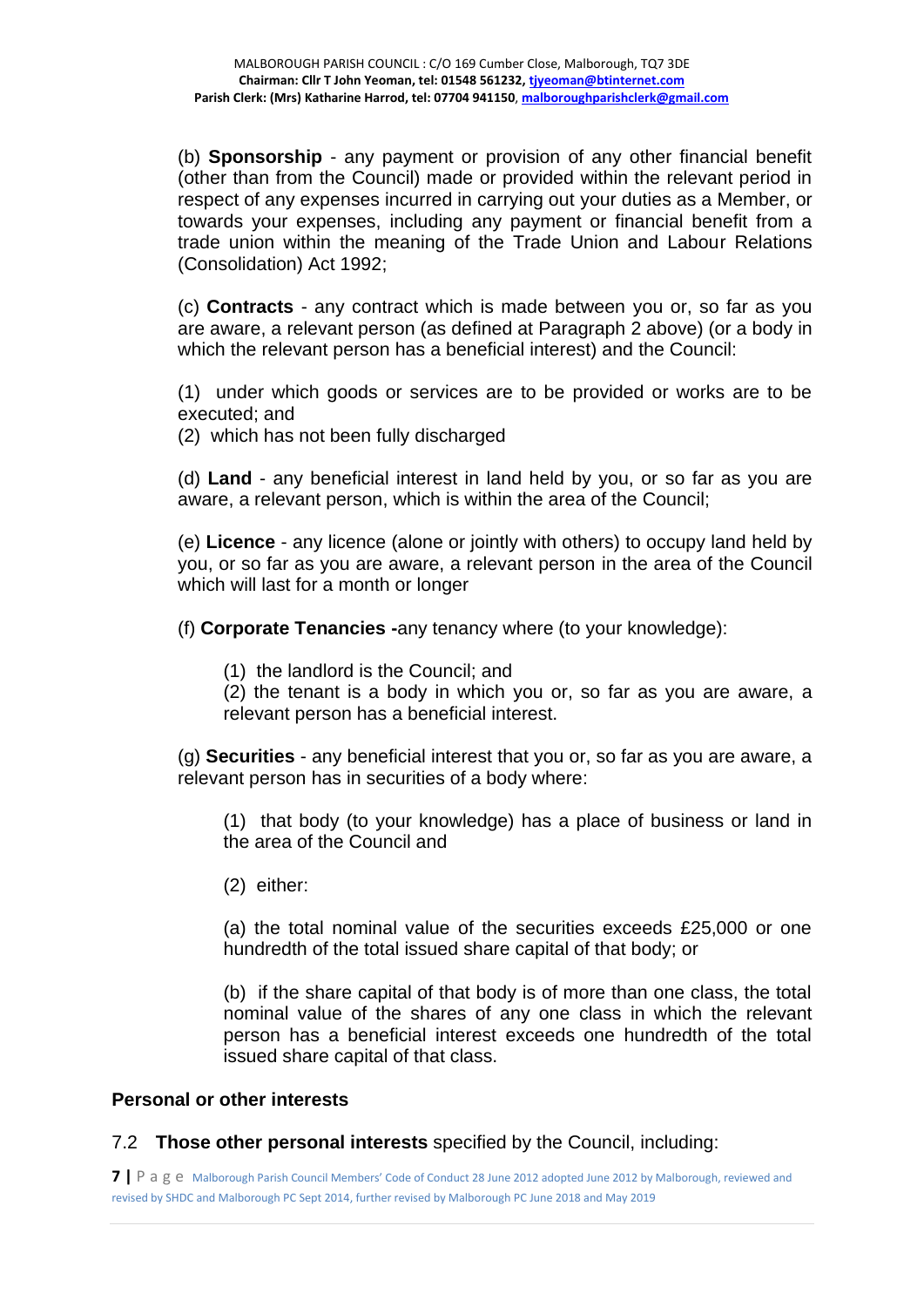(a) Your membership of any body to which you have been appointed by the Council or exercising functions of a public nature directed to charitable purposes or whose principal purposes include influence of public opinion or policy, your membership of any other local Authority and of any political party or trade union.

(b) In addition to those interests listed at 7.1 and 7.2 (a) above which you are required to register, you may wish also to declare membership of any body which, in your view, might create a conflict of interest in carrying out your duties as a Councillor.

 (c) Any other area which, in your view, might create a conflict of interest in carrying out your duties as a Councillor, including but not confined to the receipt of gifts or hospitality to a value greater than £100.

- 7.3 Where a matter arises at a Meeting which affects the wellbeing or financial interest or position of you, any relevant person, member of your family or close associate (other than a Disclosable Pecuniary Interest) more than it would affect the majority of people living within the ward or electoral division affected by the matter.
- 7.4 Where the Council's Monitoring Officer agrees that any information relating to your interests is '**sensitive information**' namely information whose availability for inspection by the public is likely to create a serious risk that any person may be subjected to violence or intimidation, you need not include that information when registering that interest, or, as the case may be, any change to that interest.
- 7.5 You must, **within 28** days of becoming aware of any change of circumstances which means that information excluded is no longer sensitive information, notify the Council's Monitoring Officer asking that the information be included in the Council's Register of Members' Interests.

# **Declaration of Interests and participation in meetings**

- 8. Unless a dispensation has been granted, you may not participate in any discussion of, vote on, or discharge any function related to any matter in which you have a **disclosable pecuniary interest** as defined by the Regulations and you must also observe any restrictions the Council may place on your involvement in matters where you have any interest as defined by the Council and shown at Paragraph 7 above.
- 8.1 Where you have any interest in **any** business of the Council and you attend **any** meeting at which that business is to be considered, you must:

**<sup>8</sup> |** P a g e Malborough Parish Council Members' Code of Conduct 28 June 2012 adopted June 2012 by Malborough, reviewed and revised by SHDC and Malborough PC Sept 2014, further revised by Malborough PC June 2018 and May 2019